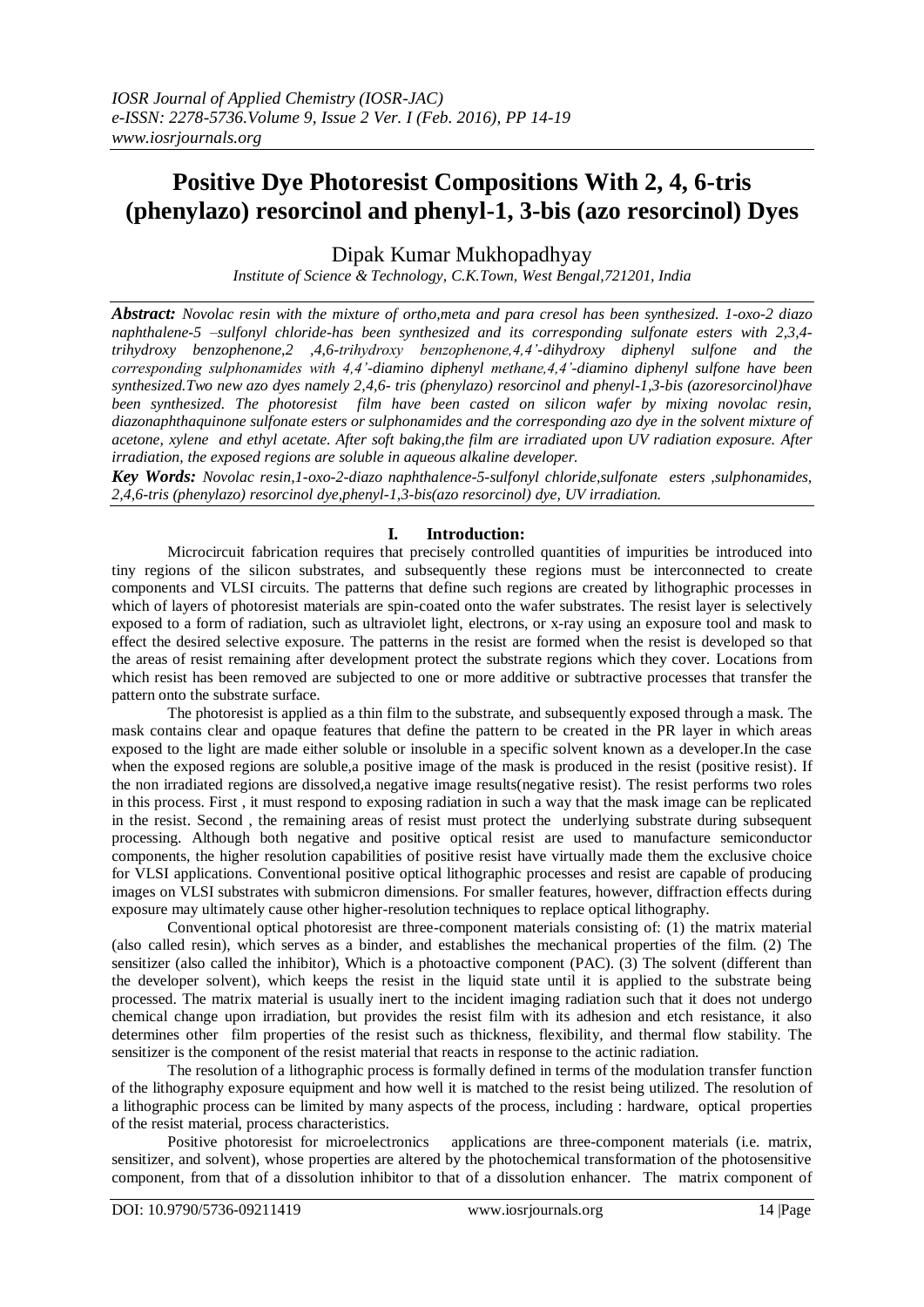positive resists is a low –molecular weight novolac resin which forms the resist film properties .The novolac resin dissolves or disperses in an aqueous base such as the developer. The sensitizers or photoactive compounds (PAC) in positive photoresists are photosensitive , but are insoluble in aqueous developer solution and also therefore prevent the novolac resin from being dissolved by the developer. Upon exposure to light ,the sensitizers which prior to exposure act as dissolution inhibitors, photochemically decompose and allow the novolac resin to dissolve. Unexposed regions remain much less soluble in developer which is the primary mechanism for image formation in positive resist. Positive photoresists have become the dominant resists for VLSI applications because of their higher resolutions which arise because the unexposed film regions are not permeated by the developer.

In this invention a base soluble novolac has been used as a matrix material and diazonaphthaquinone sulfonate esters of 2,3,4-trihydroxy benzophenone,2,4,6-trihydroxy benzophenone and 4,4'-dihydroxy diphenyl sulfone and diazonaphthaquinone sulphonamides of 4,4'-diamino diphenyl methane, 4,4'-diamino diphenyl sulfone have been used as photoactive compounds. As photo extinction agent two new azo dyes namely 2, 4, 6-tris (phenyazo) resorcinol and phenyl-1, 3-bis (azo resorcinol) have been used. The positive photoresist compositions and processes provided in this invention dramatically improved performance properties on reflective semiconducting substrates while maintaining adequate photospeed. Photoresist absorbance in this compositions is increased by the addition of two dyes mainly 2,4,6-tris(phenylazo) resorcinol and phenyl-1,3-bis (azoresorcinol).These two dyes enhanced the dissolution rate of the exposed photoresist in developer because the dyes contain more phenolic hydroxyl groups.

## **II. Experimental:**

## **2.1. Preparation of Novolac resin from the mixture of ortho,meta and para cresol:**

A one liter four-neck resin kettle equipped with a stirrer,heating source,thermometer, variable reflux ratio distilling head and a nitrogen intel tube was charged with 70.0g meta cresol,84.0g para cresol, 9.0g ortho cresol, 17.0g of 36.9% formalin,5mldeionized water and 3.0g oxalic acid dihydrate.The mixture was heated to about  $60^{\circ}$ c at which point an exothermic condensation reaction ensured. When the reaction mixture temperature reached about  $100^{\circ}$ c, 68.0g of 36.9% formalin was added in about 30 minutes. The reaction was then allowed to continue for about 4 hours at reflux temperature. The more volatile components in the reaction mixture were removed by distillation at ambient pressure under a constant flow of nitrogen. When the temperature of the reaction mixture reached about 220 $\degree$ , a partial vacuum pressure was applied and was gradually increased until a maximum vacuum of 7mm Hg was achieved, and the mixture was at about  $228^\circ$ c. The liquefied resin remaining in the kettle was poured into a tray under nitrogen and allowed to cool and solidify.

## **2.2 Preparation of 1-oxo-2 diazo naphthalene-5-sulfonyl chloride:**

3.0g of sodium 1-diazo -1,2-naphthaquinone -5-sulfonate was taken in a foil covered flask.14ml of chlorosulfonic acid was carefully added to the flask so as to maintain the reaction temperature below  $60^{\circ}$ c. The reaction mixture was heated with stirring for 30 minutes at  $65^{\circ}$ -70 $^{\circ}$ c .the mixture was then allowed to cool in an icebath and added 100ml of cold water dropwise such that the reaction temperatuve did not exceed 75<sup>°</sup>c. The yellow precipitate of 1-diazo -1,2-naphthaquinone-5 –sulfonyl chloride was collected with vacuum filtration.

## **2.3 Preparation of sulfonate esters and sulphonamides of 1-oxo-2-diazo naphthalene-5-sulfonyl chloride: 2.3.1. Preparation of ortho naphthaquinone diazide sulfonate ester of 2,3,4-trihydroxy benzophenone:**

To a 250ml flask equipped with a constant temperature bath, thermometer, magnetic stirrer were added 11.0g (0.05mols) of 2, 3,4-trihydroxy benzophenone, 15.9g (0.05mols)of 1-oxo-2-diazo naphthalene-5-sulfonyl chloride and 200ml reagent grade acetone. While the mixture was maintained at  $30^{\circ}$ c;  $28.5$ g of 12% sodium carbonate was added drop wise over 10 minutes ,after the base addition, the reaction mixture was allowed to stir for 30 minutes at about  $30^{\circ}$ c. 5ml of concentrated hydrochloric acid was then slowly added to the mixture while keeping its temperature at  $30^0$ c. The reaction solution was filtered to remove the bulk of sodium chloride and the filtrate was added to 1000ml 1% hydrochloric acid. The precipitated solid was stirred for 1 hour, filtered and collected.

## **2.3.2. Preparation of ortho naphthaquinone diazide sulfonate ester of 2,4,6-trihydroxy benzophenone:**

To a 250ml flask equipped with a constant temperature bath, thermometer ,magnetic stirrer were added 11.5g (0.05mols) of 2,4,6-trihydroxy benzophenone, 13.4g (0.05mols) of 1-oxo-2-diazo naphthalene -5-sulfonyl chloride and 200ml of reagent grade acctone. while the mixture was maintained at  $30^{\circ}$ c, 28.0g of 12% sodium carbonate was added dropwise over 10 minutes .After the base addition the reaction mixture was allowed to stir for 30 minutes at  $30^0$ c .5ml concentrated hydrochloric acid was then slowly added to the mixture while keeping its temperature at  $30^{\circ}$ c. The reaction solution was filtered to remove bulk of sodium chloride and the filtrate was added to 1000 ml 1% hydrochloric acid. The precipitated solid was stirred for 1 hour, filtered and collected.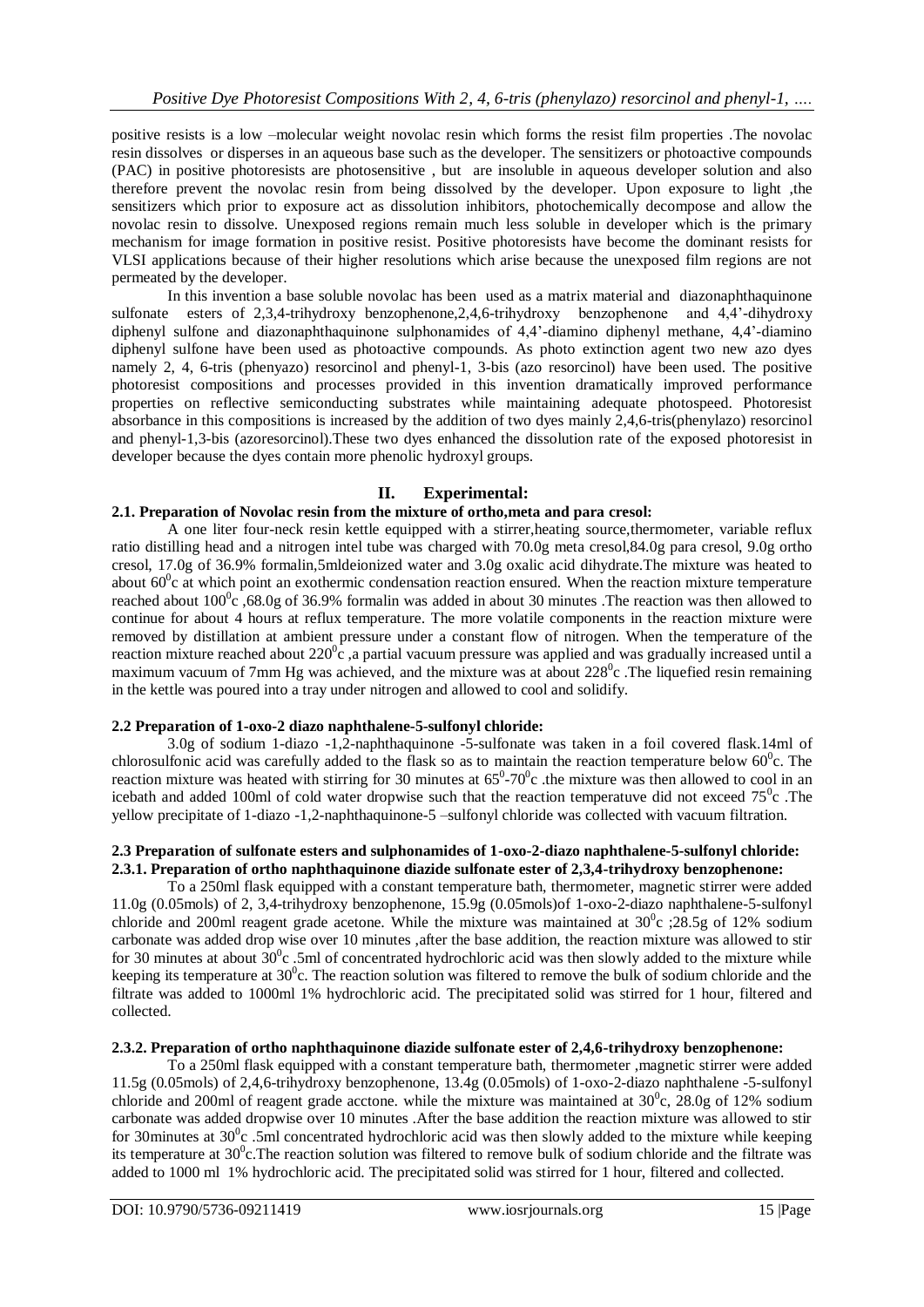#### **2.3.3 Preparation of ortho naphthaquinone diazide sulfonate ester of 4,4'-dihydroxy diphenyl sulfone:**

To a 250 ml flask equipped with a constant temperature bath, thermometer , magnetic stirrer were added 12.5g (0.05mols) of 4,4'-dihydroxy diphenyl sulfone,13.4 g (0.05mols) of 1-oxo-2-diazo naphthalene-5 sulfonyl chloride and 200ml reagent grade dioxane. while the mixture was maintained at  $30^{\circ}$ c,  $28.5$ g of 12% sodium carbonate was added drop wise over 10 minutes .After the base addition, the reaction mixture was stirred for 30minutes at  $30^{\circ}$ c 5 ml concentrated hydrochloric acid was then slowly added to the mixture while keeping its temperature at  $30^0$ c. The reaction solution was filtered to remove bulk of sodium chloride and the filtrate was added to 1000ml 1% hydrochloric acid. The precipitated solid was stirred for 1 hour, filtered and collected.

#### **2.3.4. Preparation of ortho naphthaquinone diazide sulphonamide of 4,4'-diamino diphenyl methane:**

In a 250 ml flask equipped with constant temperature bath,thermometer,magnetic stirrer were added 13.4g (0.05mols)diazonaphthaquinone sulfonyl chloride,9.9g (0.05mols)of 4,4'-diamino diphenyl methane and 200ml reagent grade tetrahydrofuran. The reaction mixture was stirred for 30 minutes at  $30^{\circ}$ c. To this reaction mixture 6 ml triethylamine was added dropwise with stirring and allowed to stir for 1 hour. The reaction mixture was then poured into 500 ml of cold water and chilled in ice bath to precipitate out the product. The product was collected using vacuum filtration, air dried and washed with petroleum ether.

## **2.3.5 Preparation of ortho naphthaquinone diazide sulphonamide of 4,4'-diamino diphenyl sulfone:**

In a 250 ml flask equipped with constant temperature bath, Thermometer, magnetic stirrer were added 13.4g (0.05mols)of diazonaphthaquinone sulfonyl chloride,12.4g (0.05mols)of 4,4'-diamino diphenyl sulfone and 200 ml reagent grade dioxane. The mixture was stirred for 30 minutes at  $30^{\circ}$ c. To this reaction mixture 6 ml triethyl amine was added drop wise with stirring and allowed to stir for 1 hour. The reaction mixture was then poured into 500ml of cold water and chilled in a ice precipitate out product. The product was collected using vacuum filtration,air dried and washed with petroleum ether.

#### **2.4. Preparation of azo dye:**

#### **2.4.1. Preparation of 2 ,4, 6-tris (phenyl azo) resorcinol:**

In a 500 ml beaker, 7.5g of aniline was added to 40 ml of water , and to this solution was added 20 ml of concentrated hydrochloric acid and the solution was cooled to  $5^\circ$ c. 9.4g of isoamyl nitrite was then added slowly. In a second 500 ml beaker, 10.0 g of sodium acetate was added to a stirred solution of 2.2 g of resorcinol in 40 ml water and dissolved. Then the above diazonium solution was added in a thin stream to the resorcinol solution with vigorous stirring .stirring continued for 2 h, and dyes precipitated out. After that the dye was filtered off and washed with water and collected.



#### **2.4.2. Preparation of phenyl-1, 3-bis (azo resorcinol):**

In a 500 ml beaker,5.4 g of 1,3-diamino benzene was dissolved in 30 ml of concentrated hydrochloric acid and then 40ml of water was added and solution was cooled to  $5^\circ$ c. 15.0 g of isoamyl nitrite was then added slowly. In a second 500ml beaker 40.0 g of sodium acetate was added to a stirred solution of 11.0 g of resorcinol in 130 ml of water and dissolved. Then the above diazonium solution was added in a thin stream to the resorcinol solution with vigorous stirring. Stirring continued for 1 hour and then the dye was precipitated out .After that the dye was filtered off washed with water, dried and collected.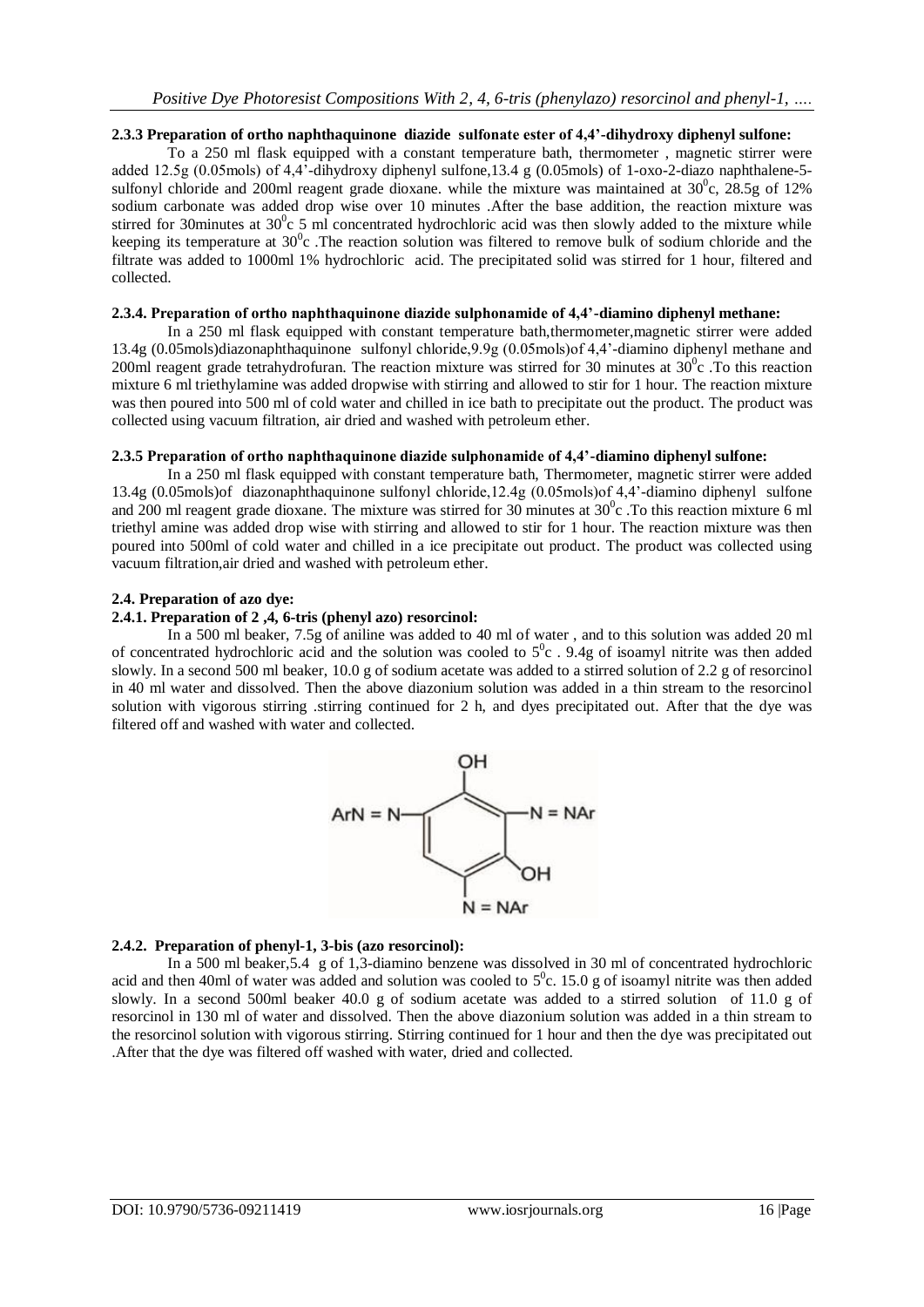

# **2.5. Photoresist Compositions with different dye compounds: Example-1**

A photoresist composition was prepared by dissolving 2.4 g of the naphthaquinone diazide sulfonate ester, 0.2g of 2, 4,6-tris(phenylazo) resorcinol dye and 9.9 g of the novolac resin into a solvent mixture of 22.4 g of acctone, 11.2 g of xylene and 3.7 g of ethylacetate, The resist composition was evaluated by dip-coating a film onto silicon wafer. The film was then baked at  $100^{\circ}$ c for 30 minutes in a convection oven. The coated substrate was then image wise exposed to radiation in the near ultra violet region, in any desired exposure pattern produced by using suitable masks, stencils, templates etc. The exposed, resist coated substrate was then contacted with aqueous alkaline developer for 60 seconds until all the resist coating was dissolved form the image wise exposed areas.

# **Example-2**

A photoresist composition was prepared by dissolving 2.4g of naphthaquinone diazide sulfonate ester, 0.2 g of phenyl-1, 3-bis(azoresorcinol) dye and 9.9 g of the novolac resin into a solvent mixture of 22.4 g of acetone, 11.2 g of xylene and 3.7 g of ethyl acetate. The resist composition was evaluated by dip-coating a film onto silicon wafer. The film was then baked at  $100^{\circ}$ c for 30 minutes in a convection oven. The coated substrate was then image wise exposed to radiation in the near ultra violet region, in any desired exposure pattern produced by using suitable masks, stencils, templates etc. The exposed, resist coated substrate was then contacted with aqueous alkaline developer for 60 seconds until all the resist coating was dissolved from the image wise exposed areas.

# **Example-3**

A photoresist composition was prepared by dissolving 2.4 g of the naphthaquinone diazide sulphonamide,0.2 g of 2,4,6-tirs (phenylazo) resorcinol dye and 9.9 of the novolac resin into a solvent mixture of 22.4 g of acetone, 11.2 g of xylene and 3.7 g of ethyl acetate. The resist composition was evaluated by dipcoating a film onto silicon wafer. The film was then baked at  $100^{\circ}$ c for 30 minutes in a convection oven. The coated substrate was then image wise exposed to radiation in near ultra violet region, in any desired exposure pattern by using suitable masks, stencils, templates etc. The exposed ,resist coated substrate was then contacted with aqueous alkaline developer for 60 seconds until all the resist coating was dissolved from the image wise exposed areas.

# **Example-4.**

A photoresist composition was prepared by dissolving 2.4 g of the naphthaquinone diazide sulphonamide, 0.2 g of the phenyl-1, 3-bis (azo resorcinol) and 9.9 g of the novolac resin into a solvent mixture of 22.4 g of acetone, 11.2 g of xylene and 3.7g of ethyl acetate. The resist composition was evaluated by dipcoating a film onto silicon wafer. The film was then baked at  $100^{\circ}$ c for 30 minutes in a convection oven. The coated substrate was then image wise exposed to radiation in the near ultra violet region, in any desired exposure pattern produced by using suitable masks, stencils, templates etc .The exposed resist coated substrate was then contacted with aqueous alkaline developer for 60 seconds until all the resist coating was dissolved from the image wise exposed areas.

# **III. Result and Discussion:**

The following combination of properties of the novel dyed positive photoresist compositions of the present invention are distinctly better than the photoresist compositions of the prior art : (1) The novel dyes namely 2,4,6-tris (phenyl azo) resorcinol and phenyl-1,3-bis (azoresorcinol) are soluble in aqueous alkaline developer and does not significantly inhibit the dissolution rate of the exposed photoresist film in aqueous alkaline developer. (2) The dyes do not significantly harm deep-UV curing processes of the photoresist film. (3) The dyed photoresist composition have substantially better resolution . (4) The dyed photoresist compositions require less exposure energy than prior dyed photoresist compositions. (5) The novel dyes are non-volatile and are not readily sublimed from the resist film and (6) The novel dyed photoresist compositions are stable for at least one year without forming precipitates.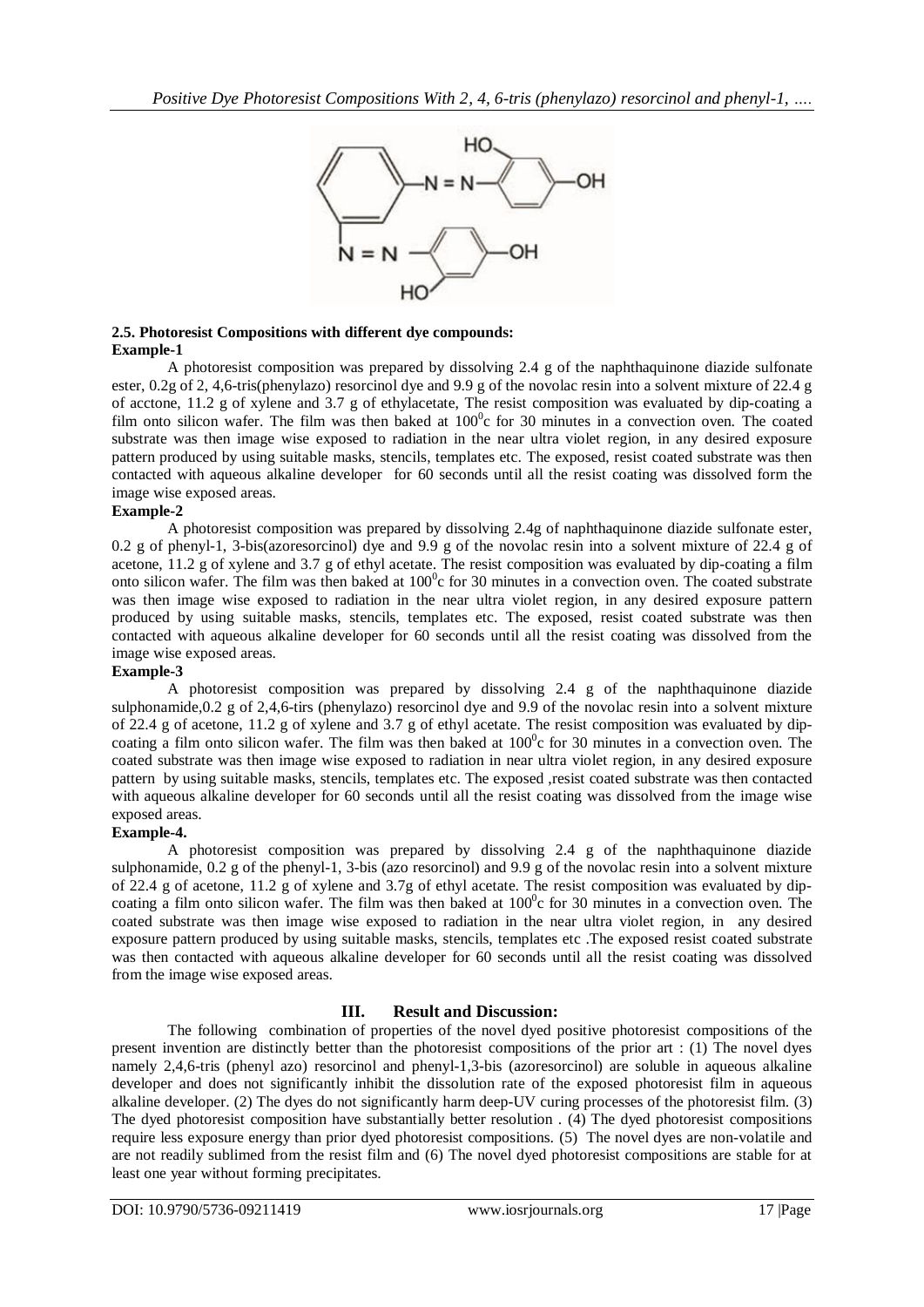The new positive photoresist compositions containing aqueous alkaline soluble 2,4,6-tris (phenylazo) resorcinol and phenyl-1,3-bis (azo resorcinol) dyes which have the advantage of high resolution, improved photo speed , deep-UV curable and high absorbance, excellent stability, non –volatility and patterning method using the compositions of the present invention.

The present invention provides novel photoresist compositions which contain highly absorbant actinic 2,4,6-tris (phenylazo) resorcinol and phenyl-1,3-bis (azo resorcinol) dyes highly soluble in both casting solvent and aqueous alkaline developer, high resolution novolac resin, and high resolution photoactive component with several diazoquinone groups per molecule dissolved into safer solvents with high solvency power. The compositions of the present invention have the advantages of high resolution capability, improved control of refection effects, high unexposed film thickness remaining after development increased photoresist stability and low require exposure does. Enhancing the actinic absorbance of positive photoresist diminishes undesirable reflection phenomenon. The absorbance at wavelength of irradiation can be enhanced through the addition of dye to the photoresist .The optimal dye should have the following properties: highly absorbing from 365 nm to436 nm in the spectral region to allow use of the same composition on a variety of photolithographic exposure equipment ,high solubility in the photoresist solvent, self-life of atleast 6 months, solubility in aqueous alkaline developer, does not sublime significantly during baking process, does not significantly harm deep-UV curing processing and does not reduce significanthly the dissolution rate of exposed photoresist in developer solution.

The 2,4,6-tris (phenylazo) resorcinol and phenyl-1,3-bis (azoresorcinol) dyes used in the compositions of the present invention have good solubility in the casting solvent and aqueous alkaline developer. Solubility in the casting solvent is a complex chemical phenomenon that depends upon the chemical nature of the individual photoresist components, including the chemical functionality, type and nature of bonding, polarity, flexibility and shapes of the solvent and dye molecules. Solubility in the aqueous alkaline developer is primarily determined by the type and the number of the acidic hydrophilic groups. Examples of acidic hydrophilic substituents include acid groups and hydroxyl groups. The location and intensity of the ultraviolet/visible absorption spectrum of the dye is determined by the electronic nature of the individual dye molecule and its interaction with the other molecules in the photoresist compositions.

The most preferred solvent composition of this invention are blends of acetone, xylene and ethyl acetate. These solvents give a useful combination of low required exposure does, good solvency low toxicity and useful volatility.

The most preferred compositions of the present invention include from about 75 to about 92 percent of a mixture of base soluble phenolic resin and a dye or mixture of dyes, the proportion by weight of said dyes are about 0.4 percent to about 8 percent of the weight of resin and from about 8 to about 25 percent of a naphtha quinone diazide sulfonate ester or sulphonamide.

## **IV. Conclusion:**

This article summarizes the recent development of positive dye photoresist composition with two novel azo dyes namely 2,4,6-tris (phenylazo) resorcinol and phenyl-1,3-bis(azoresorcinol). This novel positive dyed photoresist are distinctly better than the photoresist composition of the prior art. The novel two dyes are soluble in both the casting solvent and also in aqueous alkaline developer. The dyes do not significantly harm deep UV –curing process of photoresist film. The novel dyed photoresist compositions have substantially better resolution and require less exposure energy. The novel dyes are non-volatile and are not readily sublimed from the resist film. The mixture of casting solvent is new and cheaper. These solvent have little toxicity, good solvency and useful volatility. The new aqueous alkaline developer used here is 0.25 (M) tetramethyl ammonium hydroxide which does not form scum on the exposed semiconductor substrates.

#### **References:**

- [1]. C.A.Mack "Analytical Expression for the standing wave intensity in photoresist", Appl.opt,vol.25,No.12,1986,pp. 1958-1961.
- [2]. S. Middlehoek, "Projection Masking,Thin photoresist Layers and interference Effects,"IBM Jour.Res.Dev.,vol.14,1970,pp.117-124.
- [3]. J.E.Korka,"standing waves in photoresist",Appl.opt.,vol.9,No.4,1970,pp.969-970.
- [4]. D.F.Ilten and K.V.patel,"standing wave effects inphotoresist Exposure,"Image Technology(Feb/Mar.,1971)pp.9-14.
- [5]. E.J. Walker,"Reduction of the standing-wave Effect by post-Exposure Bake,"Trans.Electron Dev.,vol.ED-22,No.7.1975,pp.464- 466.
- [6]. T.Batchelder and J.Piatt,"Bake Effects in positive photoresist,"solid state Tech.,vol.26, NO.8,1983,PP.211-217.
- [7]. T.Brewer,R.Carlson and J.Arnold,"The Reduction of the Standing-wave Effect in positive photoresist,"Jour.Appl.photogr.Eng.,vol.7,No.6,1981,pp.184-186.<br>Y.C. Lin.etal.."some Aspects of Anti-Reflective
- [8]. Y.C. Lin,etal.,"some Aspects of Anti-Reflective coating for optical Lithography,"Advances Resist Tech.,proc.,SPIE,Vol.469,1984,pp.30-37.
- [9]. C.A.Mack,"Modeling the Effects of prebake on positive Resist processing,"Kodak Microelec. seminar interface,1985,pp.155-158.
- [10]. A.R.Neureuther and F.H.Dill,"photoresist Modeling and Device Fabrication Applications," optical and Acountical Micro-Electronics,polytechnic press,1974,pp.233-249.
- [11]. H.L.Stover,M.Nagler,I.Bol,and V.Miller,"Submicron optical Lithography:I-line Lens and photoresist Technology,"optical Microlith.111,proc.,SPIE Vol.470,1984,PP.22-23.
- [12]. I.I.Bol,"High-Resolution optical Lithography usingDyed single-Layer Resist,"Kodak Microelce. seminer interface,1984,pp.19-22.